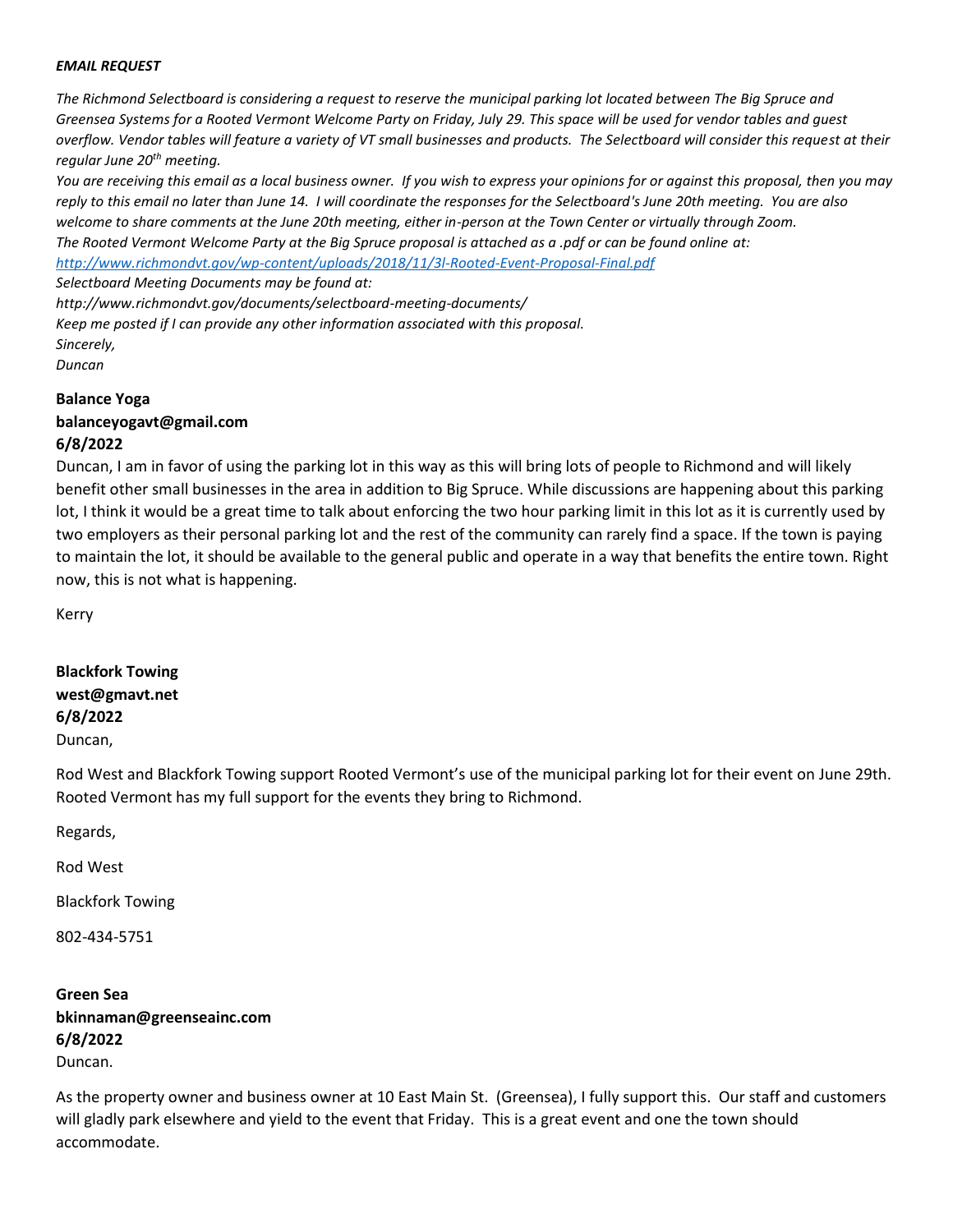If you have any questions, please do not hesitate to call.

Ben

802.999.3976

**Clover and One Bee jasmine@acloverandonebee.com 6/9/2022** Hi Duncan,

Thank you for reaching out and providing all this information!

We absolutely support this request.

In general, we are enthusiastic about events that bring people (and vibrancy) to our downtown!

All my best,

Jasmine

**Hey June greetings@heyjunevt.com 6/9/2022** Hello Duncan:

Thank you for sharing this information and providing the opportunity for input.

We are in support of this one-time use request and defer to the Selectboard on a final decision with the caveat that all parking for the event MUST be offsite and / or limited to the posted restrictions throughout the village: 2 HOUR LIMIT.

One of the important factors that can ensure small businesses can thrive on Bridge Street is to ensure the town is ENFORCING posted parking limits. If there are no consequences for people who park in front of our retail locations for more than 2 hours (in many cases for a full 6-8 hour day), then those of us who rely on in-and-out customers and service are negatively impacted.

Thank you,

Maria

## **Hillview Design john@hillviewdesign.com 6/9/2022**

Duncan, thanks for sending this around to the other local businesses. We really appreciate the heads up and transparency.

Business wise this shouldn't effect us at all. It's a good cause and we're glad to support it. From the outside it seems like a long time to shut down the parking lot on a week day for a private event. Is there no way to put up signs so there is no parking after say 1 or 2 so that the public still has use of the parking during the day and the venders still have time to set up before the event begins at 3:30?

By allowing this use of public parking does it set a precedent that the Selectboard is willing to continue to allow? If another business wants to close a public area such as the volunteers green or another public area for either a public or private event would they consider it? It would be cool to envision a block/neighborhood parties in town.